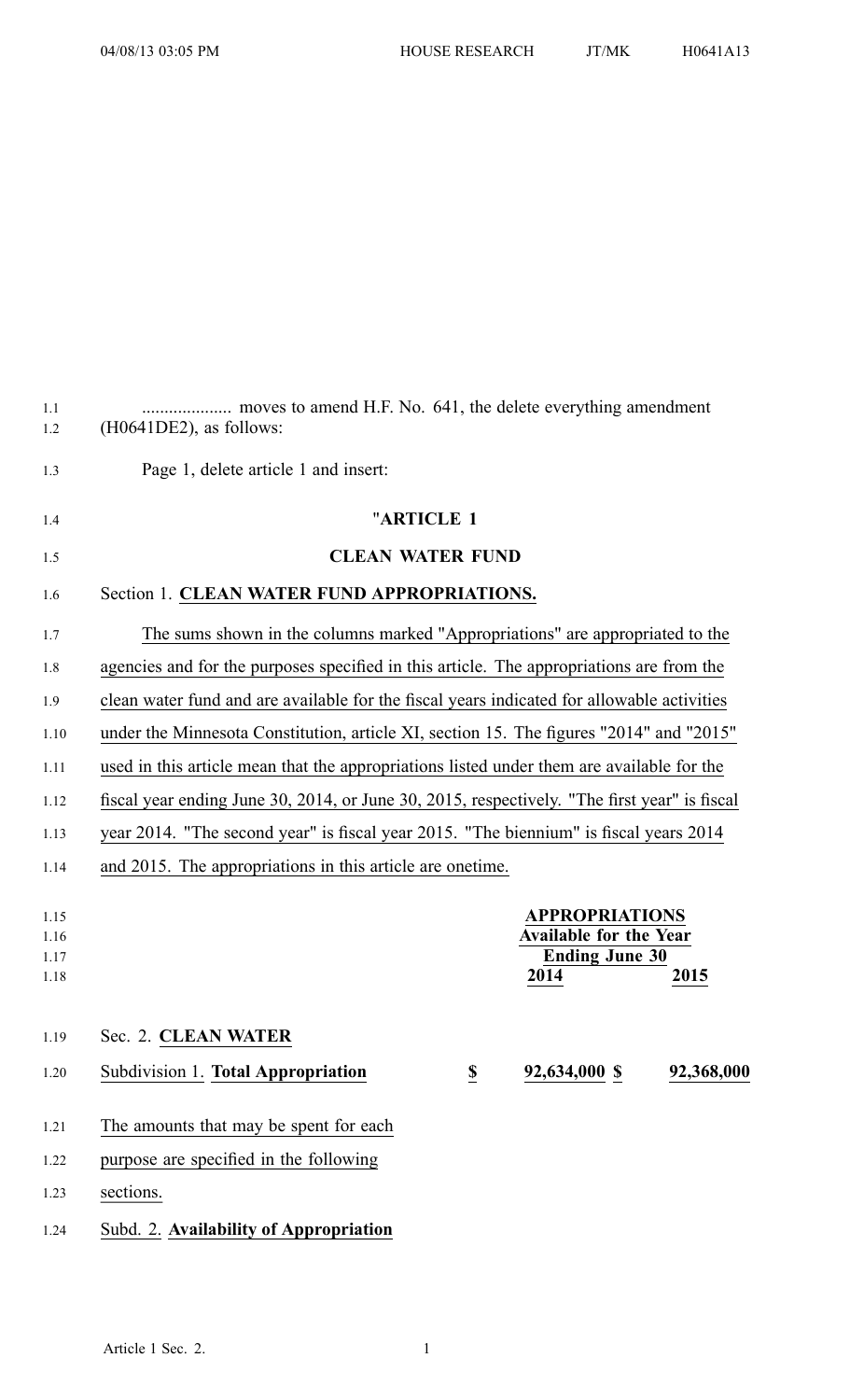| 2.1  | Money appropriated in this article may                                               |           |
|------|--------------------------------------------------------------------------------------|-----------|
| 2.2  | not be spent on activities unless they are                                           |           |
| 2.3  | directly related to and necessary for a                                              |           |
| 2.4  | specific appropriation. Money appropriated                                           |           |
| 2.5  | in this article must be spent in accordance                                          |           |
| 2.6  | with Minnesota Management and Budget's                                               |           |
| 2.7  | Guidance to Agencies on Legacy Fund                                                  |           |
| 2.8  | Expenditure. Notwithstanding Minnesota                                               |           |
| 2.9  | Statutes, section 16A.28, and unless                                                 |           |
| 2.10 | otherwise specified in this article, fiscal year                                     |           |
| 2.11 | 2014 appropriations are available until June                                         |           |
| 2.12 | 30, 2015, and fiscal year 2015 appropriations                                        |           |
| 2.13 | are available until June 30, 2016. If a project                                      |           |
| 2.14 | receives federal funds, the time period of                                           |           |
| 2.15 | the appropriation is extended to equal the                                           |           |
| 2.16 | availability of federal funding.                                                     |           |
|      |                                                                                      |           |
| 2.17 | Sec. 3. DEPARTMENT OF AGRICULTURE<br>6,785,000 \$<br>$\boldsymbol{\mathsf{S}}$       | 6,685,000 |
| 2.18 | (a) $$350,000$ the first year and $$350,000$ the                                     |           |
| 2.19 | second year are to increase monitoring for                                           |           |
| 2.20 | pesticides and pesticide degradates in surface                                       |           |
| 2.21 | water and groundwater and to use data                                                |           |
| 2.22 | collected to assess pesticide use practices.                                         |           |
|      |                                                                                      |           |
| 2.23 | (b) $$1,500,000$ the first year and $$1,500,000$                                     |           |
| 2.24 | the second year are to increase monitoring                                           |           |
| 2.25 | and evaluate trends in the concentration of                                          |           |
| 2.26 | nitrates in groundwater in high-risk areas                                           |           |
| 2.27 | and regionally and to promote and evaluate                                           |           |
| 2.28 | regional and crop-specific nutrient best                                             |           |
| 2.29 | management practices. This appropriation is                                          |           |
| 2.30 | available until June 30, 2018.                                                       |           |
|      |                                                                                      |           |
| 2.31 | (c) $$1,500,000$ the first year and $$1,500,000$                                     |           |
| 2.32 | the second year are for the agriculture best                                         |           |
| 2.33 |                                                                                      |           |
| 2.34 | management practices loan program. At<br>least \$1,300,000 each year is for transfer |           |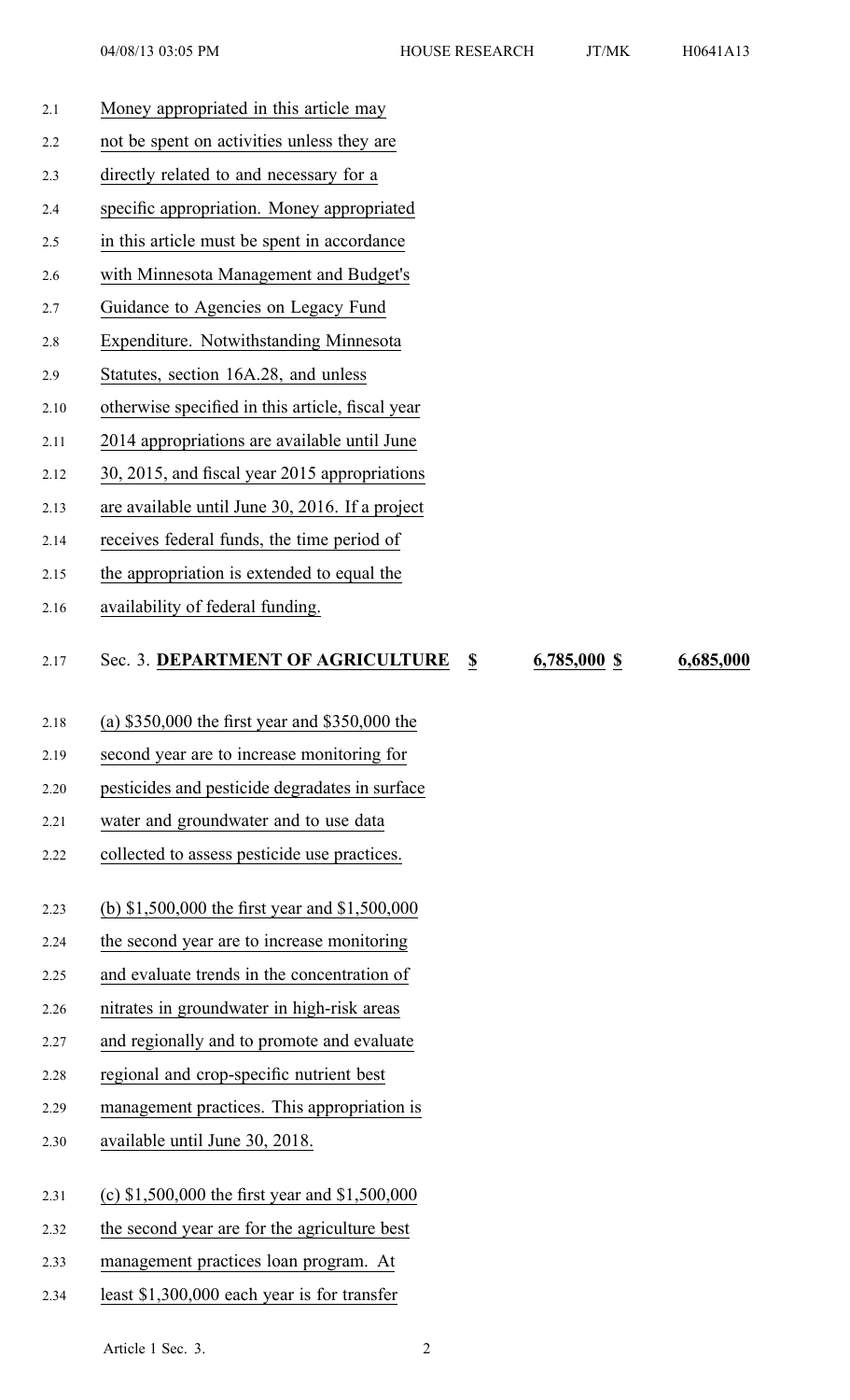| 3.1  | to an agricultural and environmental             |
|------|--------------------------------------------------|
| 3.2  | revolving account created under Minnesota        |
| 3.3  | Statutes, section 17.117, subdivision 5a,        |
| 3.4  | and is available for pass-through to local       |
| 3.5  | government and lenders for low-interest          |
| 3.6  | loans under Minnesota Statutes, section          |
| 3.7  | 17.117. Any unencumbered balance                 |
| 3.8  | that is not used for pass-through to local       |
| 3.9  | governments does not cancel at the end of the    |
| 3.10 | first year and is available for the second year. |
| 3.11 | (d) $$1,500,000$ the first year and $$1,500,000$ |
| 3.12 | the second year are for research, pilot          |
| 3.13 | projects, and technical assistance on            |
| 3.14 | proper implementation of best management         |
| 3.15 | practices and more precise information on        |
| 3.16 | nonpoint contributions to impaired waters.       |
| 3.17 | This appropriation is available until June 30,   |
|      |                                                  |
| 3.18 | 2018.                                            |
| 3.19 | (e) $$1,050,000$ the first year and $$1,050,000$ |
| 3.20 | the second year are for research to quantify     |
| 3.21 | agricultural contributions to impaired waters    |
| 3.22 | and for development and evaluation of            |
| 3.23 | best management practices to protect and         |
| 3.24 | restore water resources while maintaining        |
| 3.25 | productivity. This appropriation is available    |
| 3.26 | until June 30, 2018.                             |
| 3.27 | (f) $$175,000$ the first year and $$75,000$ the  |
| 3.28 | second year are for a research inventory         |
| 3.29 | database containing water-related research       |
| 3.30 | activities. Any information technology           |
| 3.31 | development or support or costs necessary        |
| 3.32 | for this research inventory database will be     |
| 3.33 | incorporated into the agency's service level     |

3.34 agreemen<sup>t</sup> with and paid to the Office of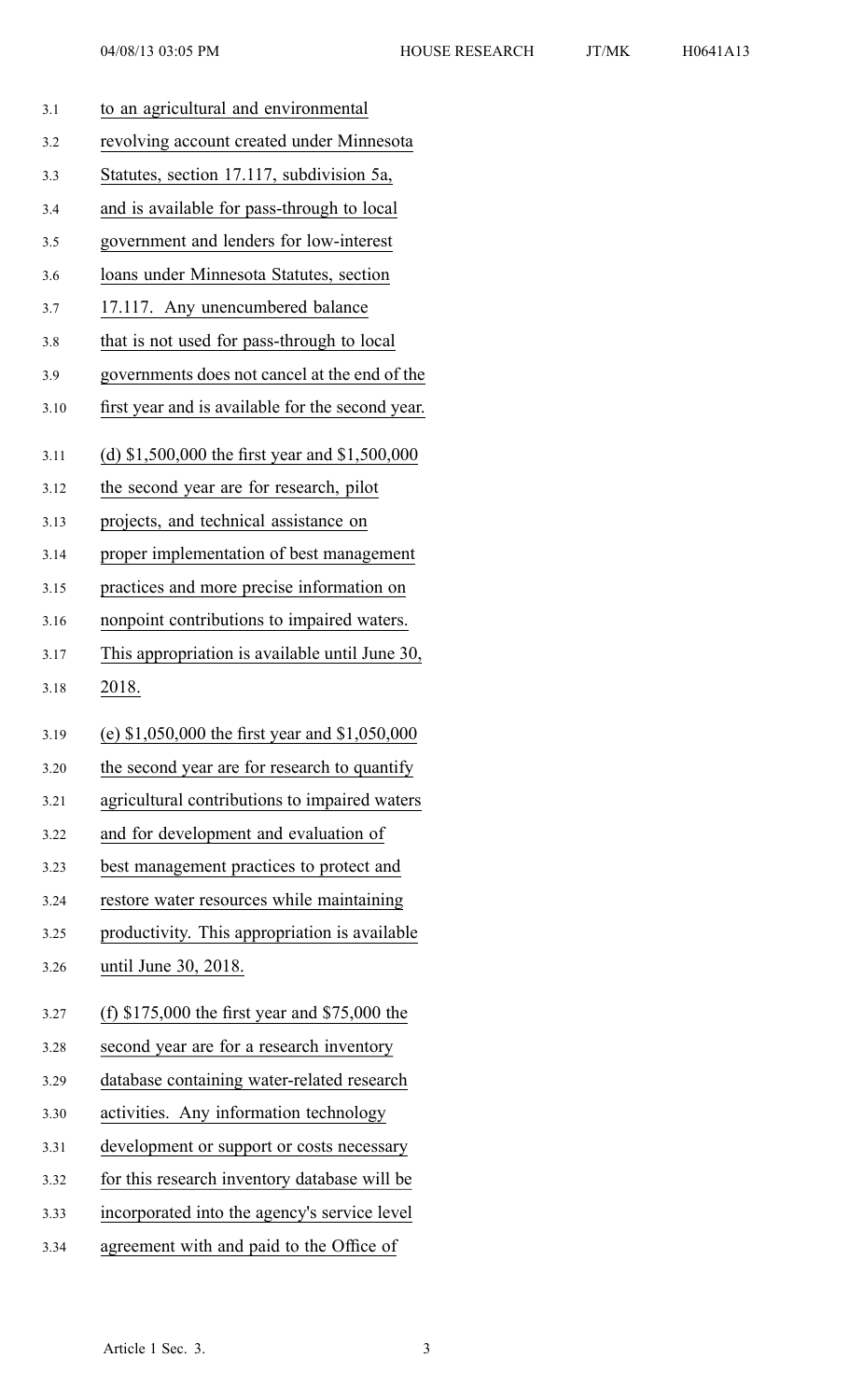| 4.1  | Enterprise Technology. This appropriation is                       |
|------|--------------------------------------------------------------------|
| 4.2  | available until June 30, 2018.                                     |
|      |                                                                    |
| 4.3  | $(g)$ \$500,000 the first year and \$500,000 the                   |
| 4.4  | second year are to implement a Minnesota                           |
| 4.5  | agricultural water quality certification                           |
| 4.6  | program. This appropriation is available                           |
| 4.7  | until June 30, 2018.                                               |
| 4.8  | (h) $$110,000$ the first year and $$110,000$ the                   |
| 4.9  | second year are to provide funding for a                           |
| 4.10 | regional irrigation water quality specialist                       |
| 4.11 | through the University of Minnesota                                |
| 4.12 | Extension Service.                                                 |
|      |                                                                    |
| 4.13 | (i) $$100,000$ the first year and $$100,000$ the                   |
| 4.14 | second year are to develop and implement                           |
| 4.15 | a comprehensive, up-to-date instruction                            |
| 4.16 | system for animal waste technicians who                            |
| 4.17 | apply manure to the ground for hire.                               |
|      | Sec. 4. PUBLIC FACILITIES AUTHORITY<br>11,000,000 \$<br>11,000,000 |
| 4.18 | \$                                                                 |
| 4.19 | (a) \$9,000,000 the first year and \$9,000,000                     |
| 4.20 | the second year are for the total maximum                          |
| 4.21 | daily load grant program under Minnesota                           |
| 4.22 | Statutes, section 446A.073. This                                   |
| 4.23 | appropriation is available until June 30, 2018.                    |
|      |                                                                    |
| 4.24 | (b) $$2,000,000$ the first year and $$2,000,000$                   |
| 4.25 | the second year are for small community                            |
| 4.26 | wastewater treatment grants and loans under                        |
| 4.27 | Minnesota Statues, section 446A.075. This                          |
| 4.28 | appropriation is available until June 30, 2018.                    |
|      |                                                                    |
| 4.29 | (c) If there are any uncommitted funds at                          |
| 4.30 | the end of each fiscal year under paragraph                        |
| 4.31 | (a) or (b), the Public Facilities Authority                        |
| 4.32 | may transfer the remaining funds to eligible                       |

4.33 projects under any of the programs listed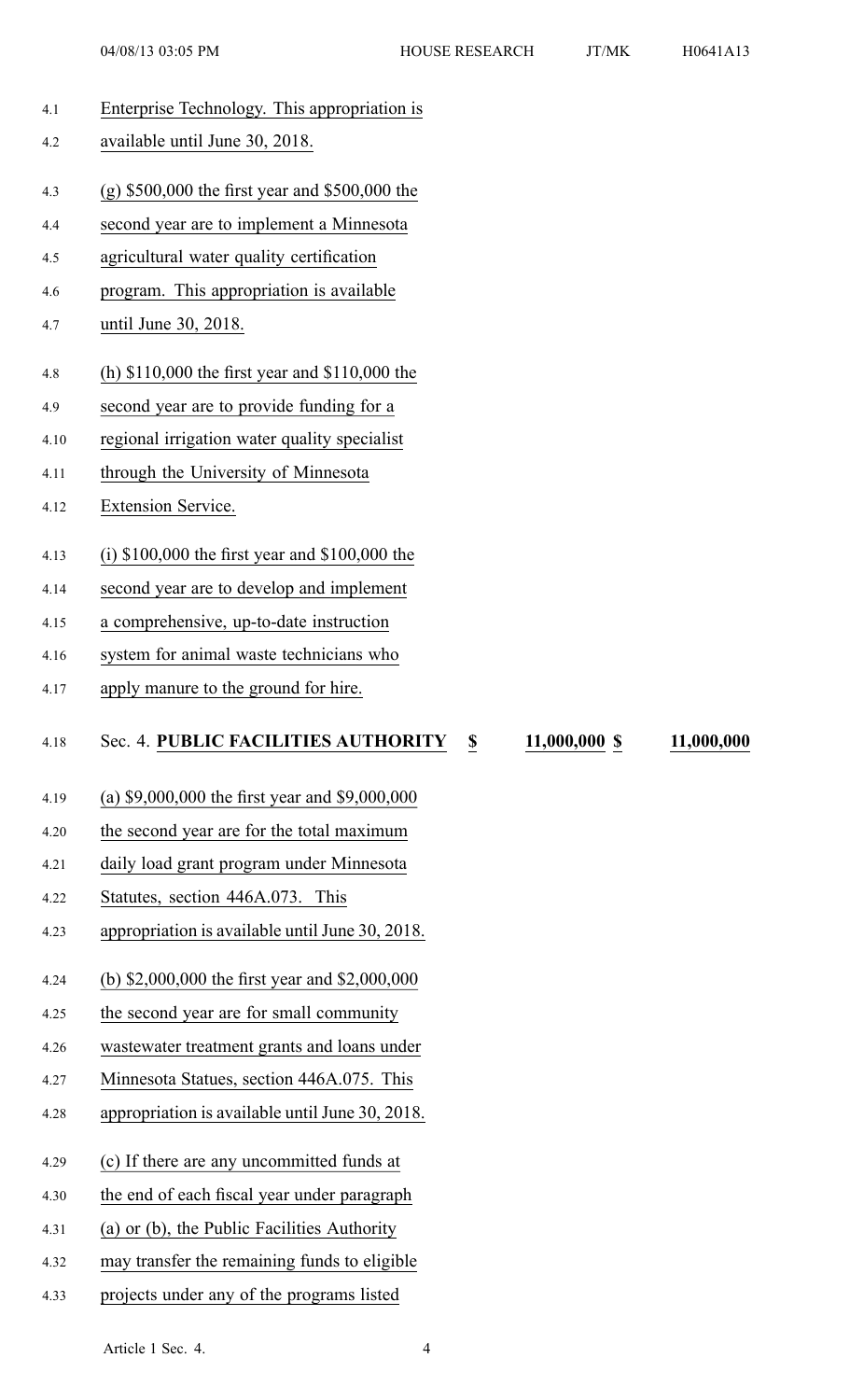5.1 in this section based on their priority rank 5.2 on the Pollution Control Agency's project 5.3 priority list. 5.4 Sec. 5. **POLLUTION CONTROL AGENCY \$ 26,115,000 \$ 26,115,000** 5.5 (a) \$7,500,000 the first year and \$7,500,000 5.6 the second year are for completion of 20 5.7 percen<sup>t</sup> of the needed statewide assessments 5.8 of surface water quality and trends. 5.9 (b) \$9,400,000 the first year and \$9,400,000 5.10 the second year are to develop watershed 5.11 restoration and protection strategies 5.12 (WRAPS), which include total maximum 5.13 daily load (TMDL) studies and TMDL 5.14 implementation plans for waters listed on 5.15 the Unites States Environmental Protection 5.16 Agency approved impaired waters list in 5.17 accordance with Minnesota Statutes, chapter 5.18 114D. The agency shall complete an average 5.19 of ten percen<sup>t</sup> of the TMDLs each year over 5.20 the biennium. 5.21 (c) \$1,125,000 the first year and \$1,125,000 5.22 the second year are for groundwater 5.23 assessment, including enhancing the 5.24 ambient monitoring network, modeling, 5.25 and continuing to monitor for and assess 5.26 contaminants of emerging concern. 5.27 (d) \$750,000 the first year and \$750,000 5.28 the second year are for water quality 5.29 improvements in the lower St. Louis River 5.30 and Duluth harbor. This appropriation must 5.31 be matched at <sup>a</sup> rate of 65 percen<sup>t</sup> nonstate 5.32 money to 35 percen<sup>t</sup> state money. 5.33 (e) \$500,000 the first year and \$500,000 5.34 the second year are for the clean water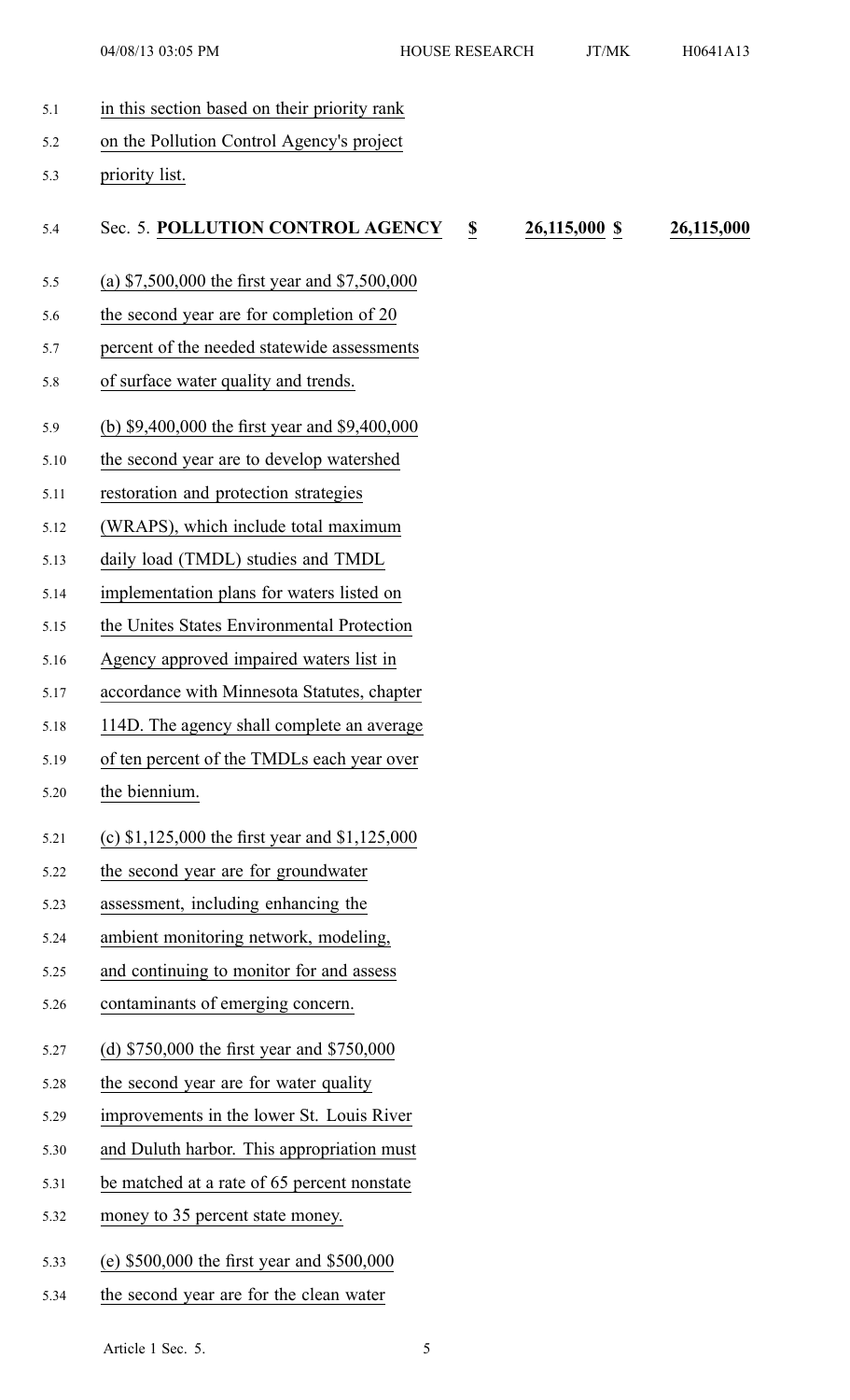| 6.1  | partnership program to provide grants            |
|------|--------------------------------------------------|
| 6.2  | to protect and improve the basins and            |
| 6.3  | watersheds of the state and provide financial    |
| 6.4  | and technical assistance to study waters         |
| 6.5  | with nonpoint source pollution problems.         |
| 6.6  | Priority shall be given to projects preventing   |
| 6.7  | impairments and degradation of lakes, rivers,    |
| 6.8  | streams, and groundwater in accordance           |
| 6.9  | with Minnesota Statutes, section 114D.20,        |
| 6.10 | subdivision 2, clause (4). Any balance           |
| 6.11 | remaining in the first year does not cancel      |
| 6.12 | and is available for the second year.            |
| 6.13 | (f) $$275,000$ the first year and $$275,000$ the |
| 6.14 | second year are for storm water research and     |
| 6.15 | guidance.                                        |
| 6.16 | (g) $$1,150,000$ the first year and $$1,150,000$ |
| 6.17 | the second year are for TMDL research and        |
| 6.18 | database development.                            |
| 6.19 | (h) $$1,000,000$ the first year and $$1,000,000$ |
| 6.20 | the second year are to initiate development of   |
| 6.21 | a multiagency watershed database reporting       |
| 6.22 | portal.                                          |
| 6.23 | (i) $$1,000,000$ the first year and $$1,000,000$ |
| 6.24 | the second year are for national pollutant       |
| 6.25 | discharge elimination system wastewater and      |
| 6.26 | storm water TMDL implementation efforts.         |
| 6.27 | (j) $$700,000$ the first year and $$700,000$     |
| 6.28 | the second year are for enhanced data and        |
| 6.29 | information management of storm water            |
| 6.30 | best management practices and performance        |
| 6.31 | evaluation of best management practices.         |
| 6.32 | (k) $$2,600,000$ the first year and $$2,600,000$ |
| 6.33 | the second year are to protect groundwater       |
| 6.34 | or prevent groundwater degradation by            |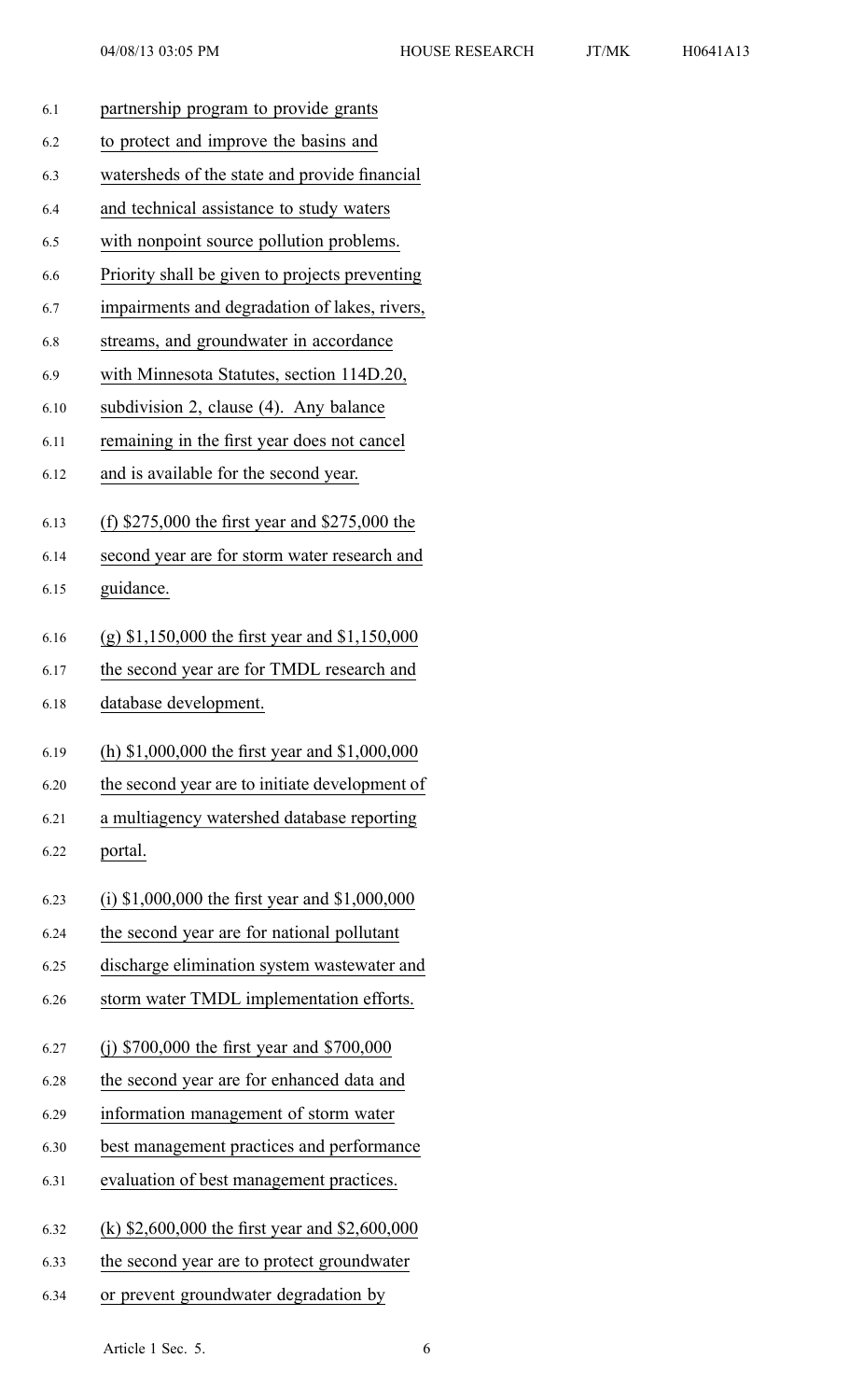| 7.1          | enhancing the county-level delivery system        |                         |
|--------------|---------------------------------------------------|-------------------------|
| 7.2          | for subsurface sewage treatment systems           |                         |
| 7.3          | (SSTS) to support activities necessary to         |                         |
| 7.4          | implement Minnesota Statutes, sections            |                         |
| 7.5          | 115.55 and 115.56. The commissioner shall         |                         |
| 7.6          | consult with the SSTS Implementation and          |                         |
| 7.7          | Enforcement Task Force in developing a            |                         |
| 7.8          | distribution allocation for the county base       |                         |
| 7.9          | grants.                                           |                         |
| 7.10         | (1) $$115,000$ the first year and $$115,000$ the  |                         |
| 7.11         | second year are to support activities of the      |                         |
| 7.12         | Clean Water Council according to Minnesota        |                         |
| 7.13         | Statutes, section 114D.30, subdivision 1.         |                         |
| 7.14         | (m) Notwithstanding Minnesota Statutes,           |                         |
| 7.15         | section 16A.28, the appropriations                |                         |
| 7.16         | encumbered on or before June 30, 2015,            |                         |
| 7.17         | as grants or contracts in this section are        |                         |
| 7.18         | available until June 30, 2018.                    |                         |
| 7.19<br>7.20 | Sec. 6. DEPARTMENT OF NATURAL<br><b>RESOURCES</b> | $\overline{\mathbf{2}}$ |
| 7.21         | (a) $$2,000,000$ the first year and $$2,000,000$  |                         |
| 7.22         | the second year are for stream flow               |                         |
| 7.23         | monitoring.                                       |                         |
| 7.24         | (b) \$1,300,000 the first year and \$1,300,000    |                         |
| 7.25         | the second year are for lake Index of             |                         |
| 7.26         | Biological Integrity (IBI) assessments.           |                         |
| 7.27         | (c) $$135,000$ the first year and $$135,000$      |                         |
| 7.28         | the second year are for assessing mercury         |                         |
| 7.29         | contamination of fish, including monitoring       |                         |
| 7.30         | to track the status of waters impaired by         |                         |
| 7.31         | mercury and mercury reduction efforts over        |                         |
| 7.32         | time.                                             |                         |
| 7.33         | (d) $$1,850,000$ the first year and $$1,850,000$  |                         |
| 7.34         | the second year are for developing targeted,      |                         |

7.20 **RESOURCES \$ 8,885,000 \$ 8,885,000**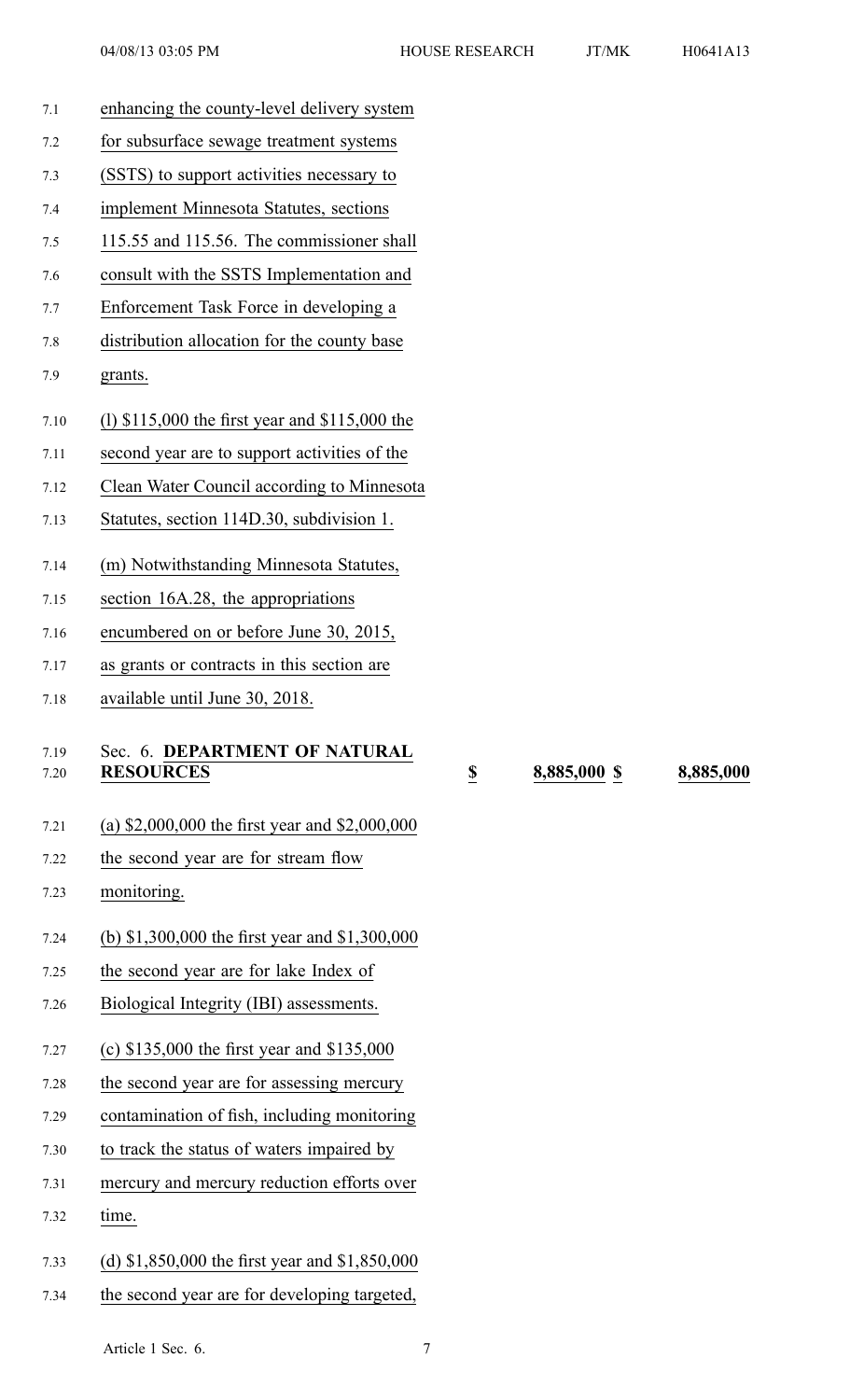| 8.1          | science-based watershed restoration and             |
|--------------|-----------------------------------------------------|
| 8.2          | protection strategies.                              |
| 8.3          | (e) \$1,375,000 the first year and \$1,375,000      |
| 8.4          | the second year are for water supply planning,      |
| 8.5          | aquifer protection, and monitoring activities.      |
| 8.6          | (f) $$1,000,000$ the first year and $$1,000,000$    |
| 8.7          | the second year are for technical assistance        |
| 8.8          | to support local implementation of nonpoint         |
| 8.9          | source restoration and protection activities,       |
| 8.10         | including water quality protection in forested      |
| 8.11         | watersheds.                                         |
| 8.12         | $(g)$ \$675,000 the first year and \$675,000 the    |
| 8.13         | second year are for applied research and tools,     |
| 8.14         | including watershed hydrologic modeling;            |
| 8.15         | maintaining and updating spatial data for           |
| 8.16         | watershed boundaries, streams, and water            |
| 8.17         | bodies and integrating high-resolution digital      |
| 8.18         | elevation data; assessing effectiveness of          |
| 8.19         | forestry best management practices for water        |
| 8.20         | quality; and developing a biomonitoring             |
| 8.21         | database.                                           |
| 8.22         | (h) $$550,000$ the first year and $$550,000$        |
| 8.23         | the second year are for developing county           |
| 8.24         | geologic atlases.                                   |
| 8.25<br>8.26 | Sec. 7. BOARD OF WATER AND SOIL<br><b>RESOURCES</b> |
| 8.27         | (a) $$20,000,000$ the first year and                |
| 8.28         | \$20,000,000 the second year are for grants         |
| 8.29         | to protect and restore surface water and            |
| 8.30         | drinking water; to keep water on the land; to       |
| 8.31         | protect, enhance, and restore water quality         |
| 8.32         | in lakes, rivers, and streams; and to protect       |
| 8.33         | groundwater and drinking water, including           |

8.34 feedlot water quality and subsurface sewage

8.26 **RESOURCES \$ 35,884,000 \$ 35,884,000**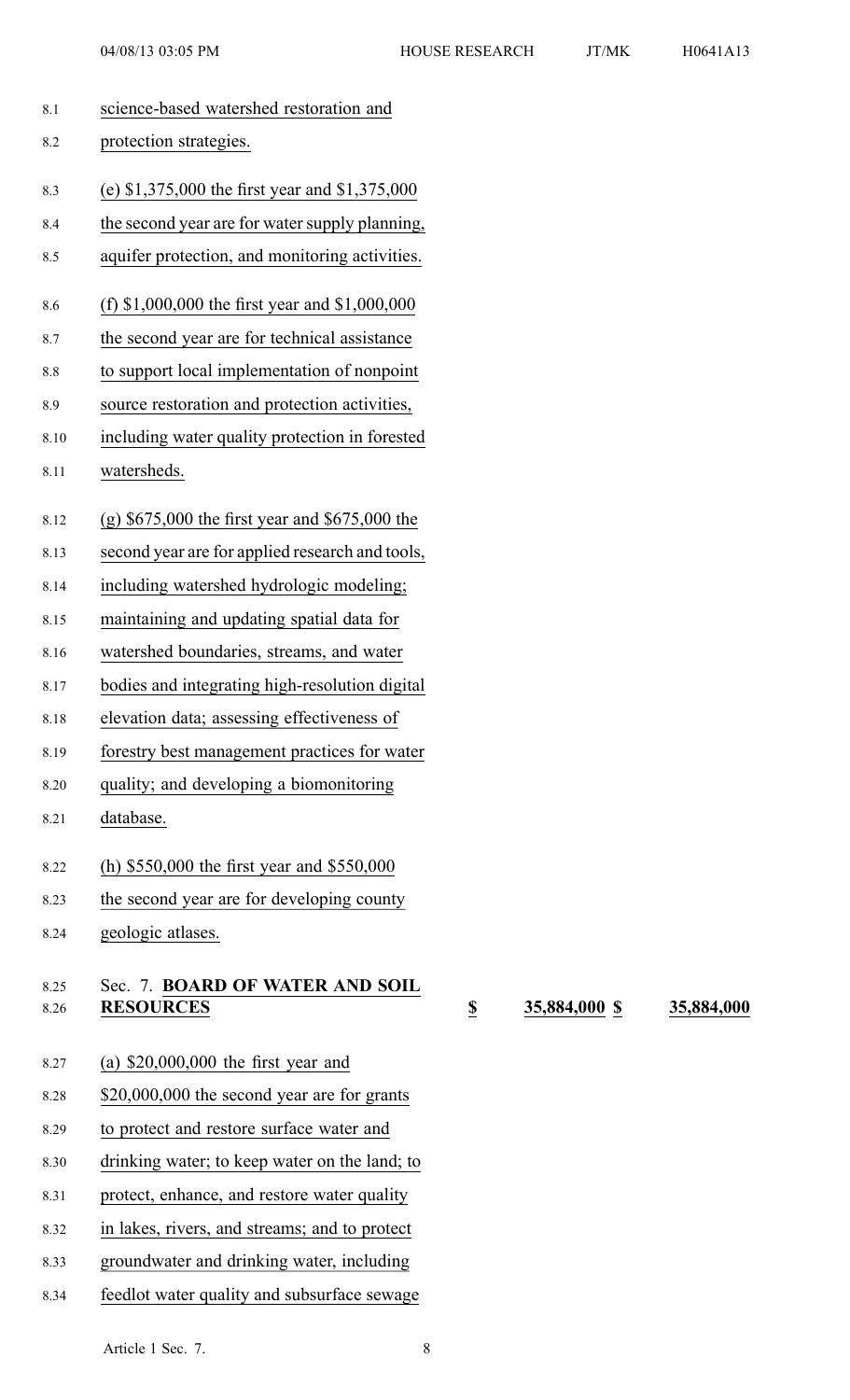| 9.1  | treatment system (SSTS) projects and           |
|------|------------------------------------------------|
| 9.2  | stream bank, stream channel, and shoreline     |
| 9.3  | restoration projects. The projects must be of  |
| 9.4  | long-lasting public benefit, include a match,  |
| 9.5  | and be consistent with total maximum daily     |
| 9.6  | load (TMDL) implementation plans or local      |
| 9.7  | water management plans or their equivalents.   |
| 9.8  | (b) \$4,000,000 the first year and \$4,000,000 |
| 9.9  | the second year are for targeted local         |
| 9.10 | resource protection and enhancement grants.    |
| 9.11 | The board shall give priority consideration    |
| 9.12 | to projects and practices that complement,     |
| 9.13 | supplement, or exceed current state standards  |
| 9.14 | for protection, enhancement, and restoration   |
| 9.15 | of water quality in lakes, rivers, and streams |
| 9.16 | or that protect groundwater from degradation.  |
| 9.17 | (c) \$900,000 the first year and \$900,000 the |
| 9.18 | second year are to provide state oversight     |
| 9.19 | and accountability, evaluate results, and      |
| 9.20 | measure the value of conservation program      |
| 9.21 | implementation by local governments,           |
| 9.22 | including submission to the legislature        |
| 9.23 | by March 1 each year an annual report          |
| 9.24 | prepared by the board, in consultation with    |
| 9.25 | the commissioners of natural resources,        |
| 9.26 | health, agriculture, and the Pollution Control |
| 9.27 | Agency, detailing the recipients and projects  |
| 9.28 | funded under this section.                     |
| 9.29 | (d) \$1,700,000 the first year and \$1,700,000 |
| 9.30 | the second year are for grants and technical   |
| 9.31 | assistance for the conservation drainage       |
| 9.32 | management program in consultation with        |
| 9.33 | the Drainage Work Group, created under         |
| 9.34 | Minnesota Statutes, section 103B.101,          |
|      |                                                |

9.35 subdivision 13, to facilitate planning, design,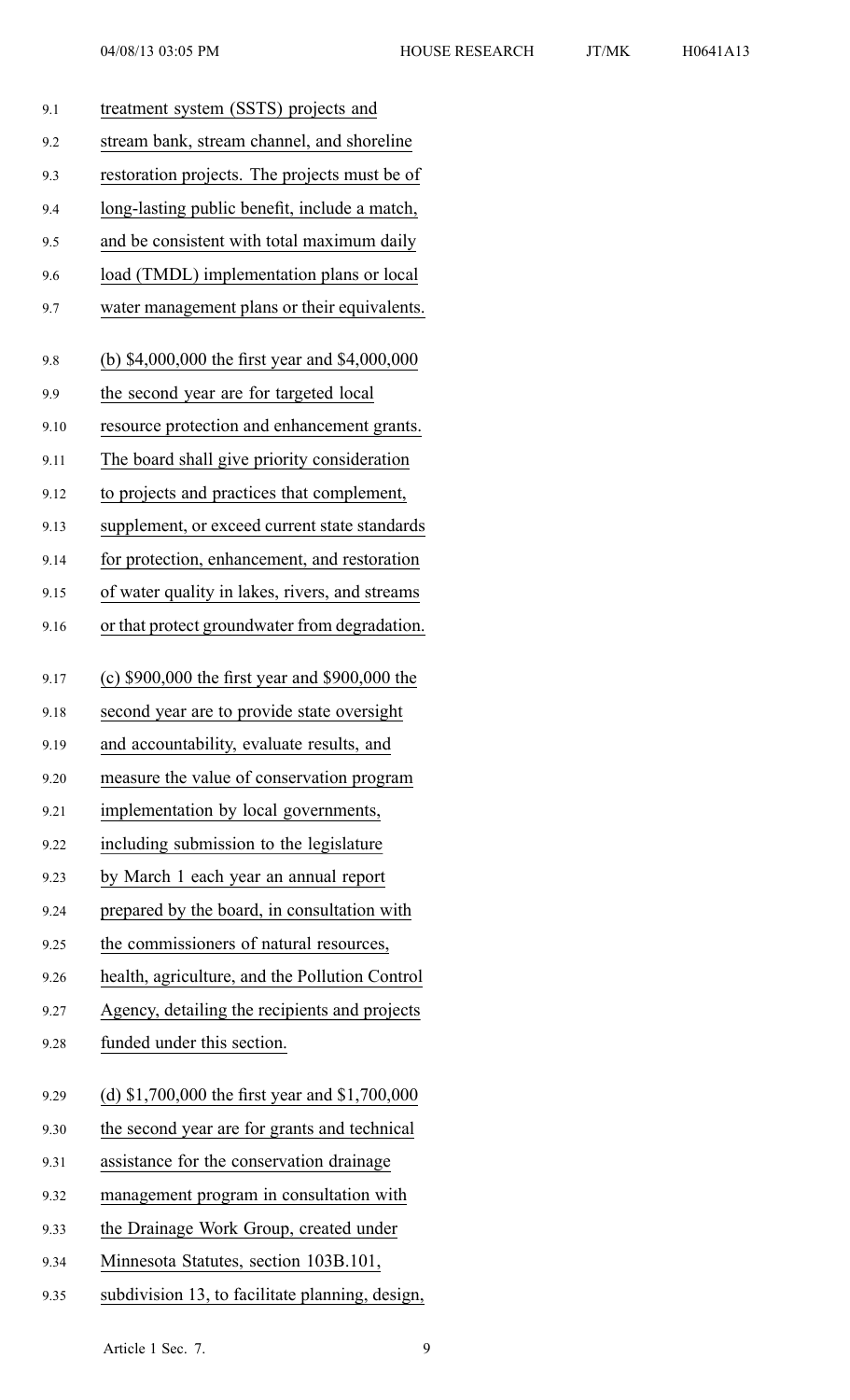| 10.1  | and installation of conservation practices on    |
|-------|--------------------------------------------------|
| 10.2  | drainage systems that will result in water       |
| 10.3  | quality improvements, including associated       |
| 10.4  | outcomes documentation and outreach to           |
| 10.5  | conservation decision makers. The board          |
| 10.6  | shall coordinate conservation practice           |
| 10.7  | standards with the Natural Resources             |
| 10.8  | Conservation Service of the United States        |
| 10.9  | Department of Agriculture.                       |
|       |                                                  |
| 10.10 | (e) $$6,500,000$ the first year and $$6,500,000$ |
| 10.11 | the second year are to purchase and restore      |
| 10.12 | permanent conservation easements on              |
| 10.13 | riparian buffers adjacent to lakes, rivers,      |
| 10.14 | streams, and tributaries, to keep water on the   |
| 10.15 | land in order to decrease sediment, pollutant,   |
| 10.16 | and nutrient transport; reduce hydrologic        |
| 10.17 | impacts to surface waters; and increase          |
| 10.18 | infiltration for groundwater recharge. This      |
| 10.19 | appropriation may be used for restoration        |
| 10.20 | of riparian buffers protected by easements       |
| 10.21 | purchased with this appropriation and for        |
| 10.22 | stream bank restorations when the riparian       |
| 10.23 | buffers have been restored.                      |
| 10.24 | (f) \$1,200,000 the first year and \$1,200,000   |
| 10.25 | the second year are for permanent                |
| 10.26 | conservation easements on wellhead               |
| 10.27 | protection areas under Minnesota Statutes,       |
| 10.28 | section 103F.515, subdivision 2, paragraph       |
| 10.29 | (d). Priority must be placed on land that        |
| 10.30 | is located where the vulnerability of the        |
| 10.31 | drinking water supply is designated as high      |
| 10.32 | or very high by the commissioner of health.      |
|       |                                                  |
| 10.33 | (g) $$1,500,000$ the first year and $$1,500,000$ |
| 10.34 | the second year are for community partners       |
| 10.35 | grants to local units of government for:         |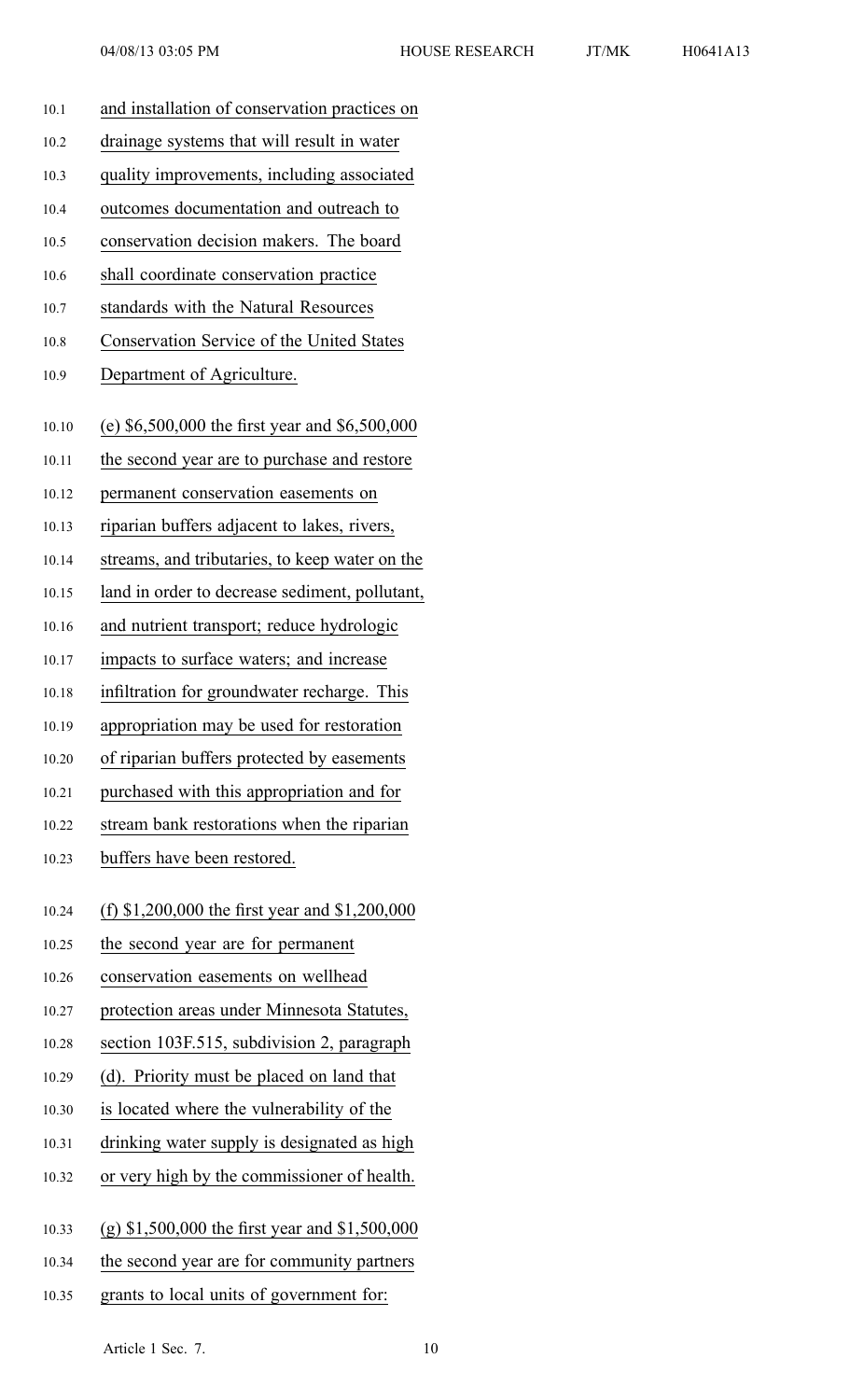|       | 04/08/13 03:05 PM                                | <b>HOUSE RESEARCH</b> | JT/MK | H0641A13 |  |  |  |
|-------|--------------------------------------------------|-----------------------|-------|----------|--|--|--|
| 11.1  | (1) structural or vegetative management          |                       |       |          |  |  |  |
| 11.2  | practices that reduce storm water runoff         |                       |       |          |  |  |  |
| 11.3  | from developed or disturbed lands to reduce      |                       |       |          |  |  |  |
| 11.4  | the movement of sediment, nutrients, and         |                       |       |          |  |  |  |
| 11.5  | pollutants for restoration, protection, or       |                       |       |          |  |  |  |
| 11.6  | enhancement of water quality in lakes, rivers,   |                       |       |          |  |  |  |
| 11.7  | and streams and to protect groundwater           |                       |       |          |  |  |  |
| 11.8  | and drinking water; and (2) installation         |                       |       |          |  |  |  |
| 11.9  | of proven and effective water retention          |                       |       |          |  |  |  |
| 11.10 | practices including, but not limited to, rain    |                       |       |          |  |  |  |
| 11.11 | gardens and other vegetated infiltration         |                       |       |          |  |  |  |
| 11.12 | basins and sediment control basins in order      |                       |       |          |  |  |  |
| 11.13 | to keep water on the land. The projects          |                       |       |          |  |  |  |
| 11.14 | must be of long-lasting public benefit,          |                       |       |          |  |  |  |
| 11.15 | include a local match, and be consistent         |                       |       |          |  |  |  |
| 11.16 | with TMDL implementation plans or local          |                       |       |          |  |  |  |
| 11.17 | water management plans or their equivalents.     |                       |       |          |  |  |  |
| 11.18 | Local government unit costs may be used as       |                       |       |          |  |  |  |
| 11.19 | a match.                                         |                       |       |          |  |  |  |
| 11.20 | (h) $$84,000$ the first year and $$84,000$ the   |                       |       |          |  |  |  |
| 11.21 | second year are for a technical evaluation       |                       |       |          |  |  |  |
| 11.22 | panel to conduct up to ten restoration           |                       |       |          |  |  |  |
| 11.23 | evaluations under Minnesota Statutes,            |                       |       |          |  |  |  |
| 11.24 | section 114D.50, subdivision 6.                  |                       |       |          |  |  |  |
| 11.25 | (i) The board shall contract for services        |                       |       |          |  |  |  |
| 11.26 | with Conservation Corps Minnesota for            |                       |       |          |  |  |  |
| 11.27 | restoration, maintenance, and other activities   |                       |       |          |  |  |  |
| 11.28 | under this section for up to \$500,000 the first |                       |       |          |  |  |  |
|       | ሰሮሰሰ ሰሰሰ                                         |                       |       |          |  |  |  |

- 11.29 year and up to \$500,000 the second year.
- 11.30 (j) The board may shift gran<sup>t</sup> or cost-share
- 11.31 funds in this section and may adjust the
- 11.32 technical and administrative assistance
- 11.33 portion of the funds to leverage federal or
- 11.34 other nonstate funds or to address oversight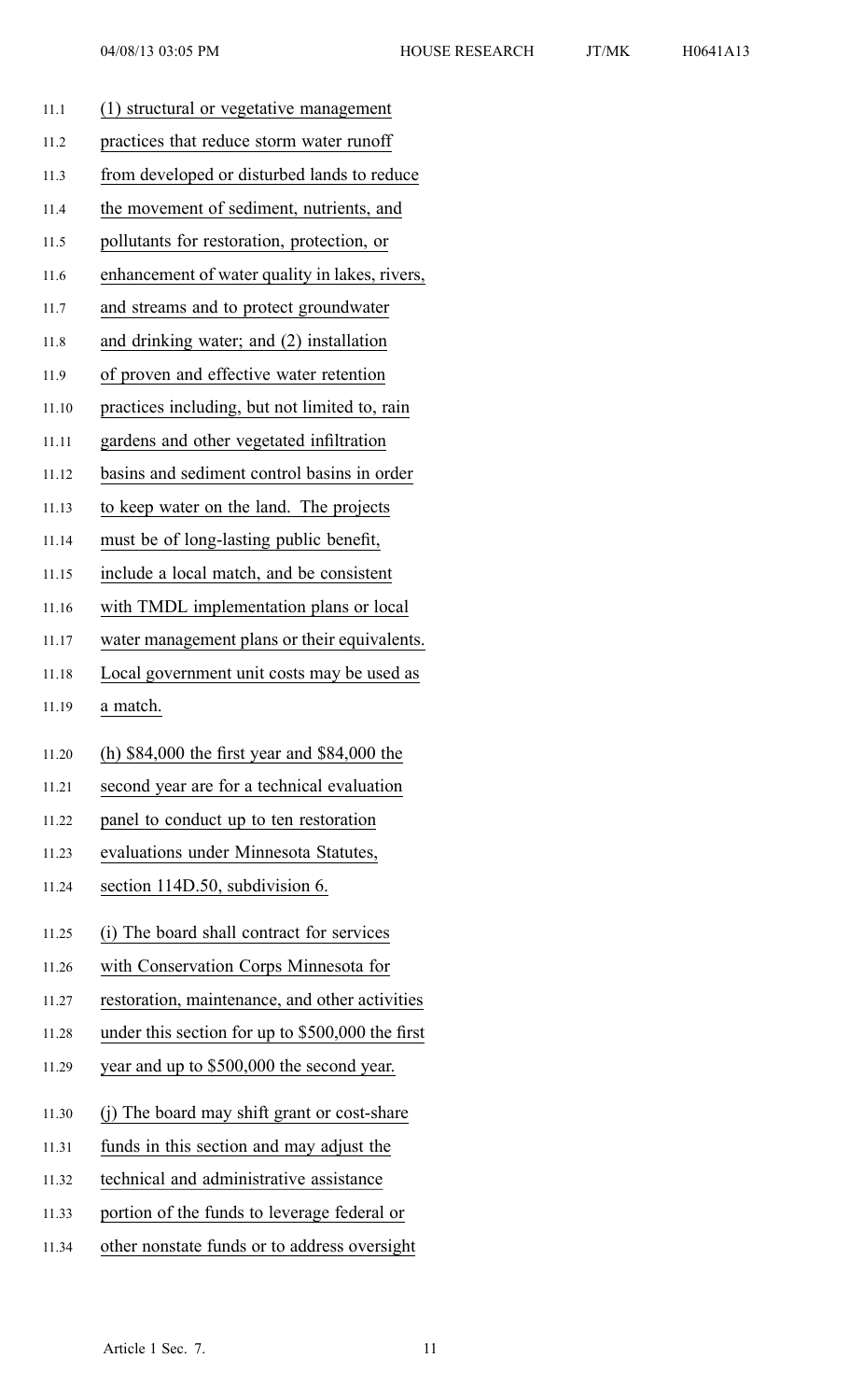| 12.1  | responsibilities or high-priority needs          |                          |              |           |
|-------|--------------------------------------------------|--------------------------|--------------|-----------|
| 12.2  | identified in local water management plans.      |                          |              |           |
| 12.3  | (k) The board shall require grantees to          |                          |              |           |
| 12.4  | specify the outcomes that will be achieved       |                          |              |           |
| 12.5  | by the grants prior to any grant awards.         |                          |              |           |
|       |                                                  |                          |              |           |
| 12.6  | (1) The appropriations in this section are       |                          |              |           |
| 12.7  | available until June 30, 2018. Returned grant    |                          |              |           |
| 12.8  | funds are available until expended and shall     |                          |              |           |
| 12.9  | be regranted consistent with the purposes of     |                          |              |           |
| 12.10 | this section.                                    |                          |              |           |
| 12.11 | Sec. 8. DEPARTMENT OF HEALTH                     | $\underline{\mathbb{S}}$ | 3,199,000 \$ | 3,199,000 |
| 12.12 | (a) $$944,000$ the first year and $$944,000$ the |                          |              |           |
| 12.13 | second year are for addressing public health     |                          |              |           |
| 12.14 | concerns related to contaminants found in        |                          |              |           |
| 12.15 | Minnesota drinking water for which no            |                          |              |           |
| 12.16 | health-based drinking water standards exist.     |                          |              |           |
| 12.17 | (b) $$1,615,000$ the first year and $$1,615,000$ |                          |              |           |
| 12.18 | the second year are for protection of drinking   |                          |              |           |
| 12.19 | water sources.                                   |                          |              |           |
|       |                                                  |                          |              |           |
| 12.20 | (c) $$250,000$ the first year and $$250,000$ the |                          |              |           |
| 12.21 | second year are for cost-share assistance to     |                          |              |           |
| 12.22 | public and private well owners for up to 50      |                          |              |           |
| 12.23 | percent of the cost of sealing unused wells.     |                          |              |           |
| 12.24 | (d) \$390,000 the first year and \$390,000 the   |                          |              |           |
| 12.25 | second year are to update and expand the         |                          |              |           |
| 12.26 | County Well Index.                               |                          |              |           |
|       |                                                  |                          |              |           |
| 12.27 | (e) The appropriations in this section are       |                          |              |           |
| 12.28 | available until June 30, 2016.                   |                          |              |           |
| 12.29 | Sec. 9. METROPOLITAN COUNCIL                     | $\overline{\mathbf{z}}$  | 766,000 \$   | 600,000   |
| 12.30 | \$766,000 the first year and \$600,000 the       |                          |              |           |
| 12.31 | second year are for implementation of the        |                          |              |           |
|       |                                                  |                          |              |           |